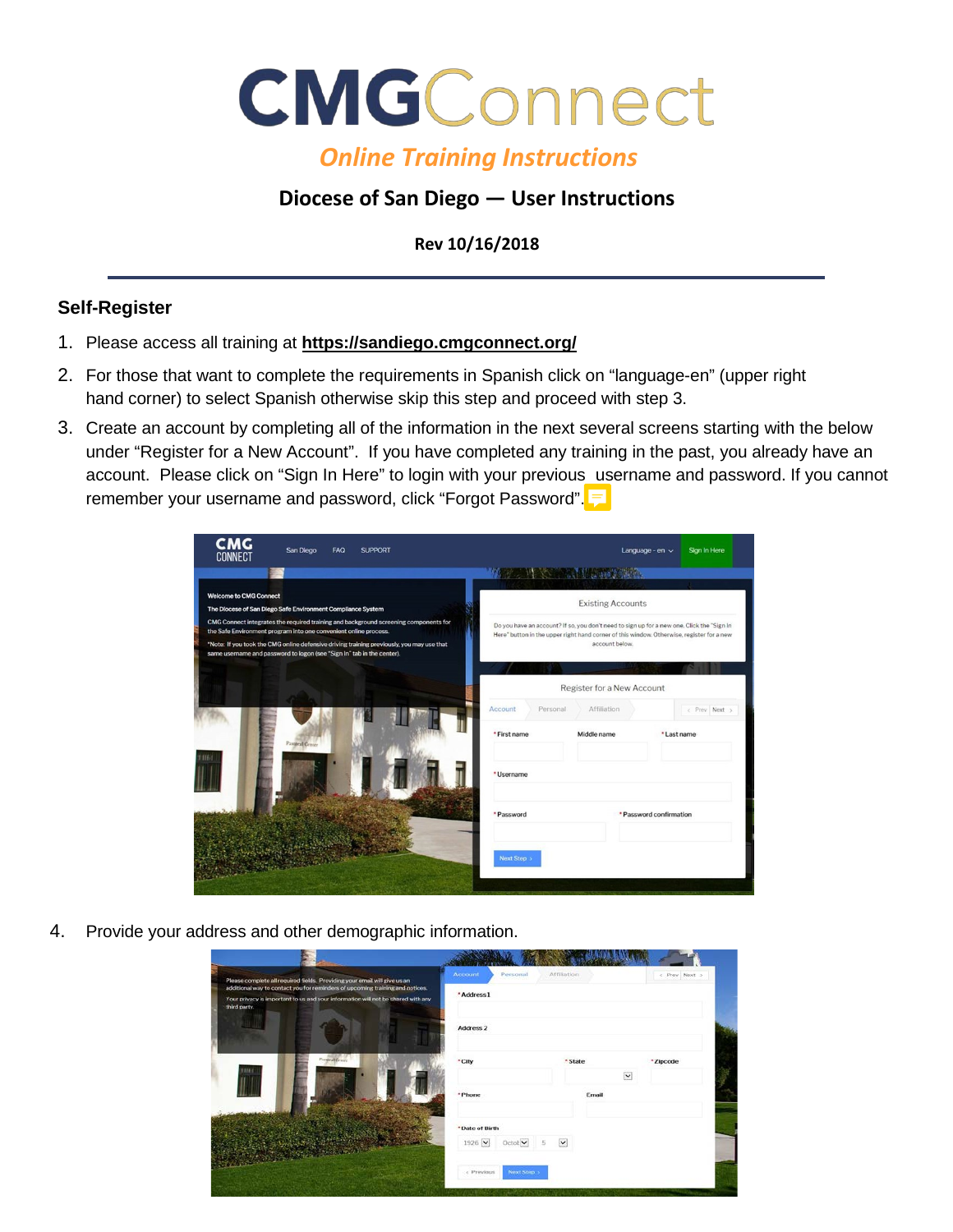5. You will be asked 3 questions:

**Select the PARISH, SCHOOL or Preschool were you are volunteering or employed in: Select a Role (employee or volunteer): I participate as a/an:** 

**Note:** The system will automatically assign the required training based on your answers. If you need assistance, please contact your location administrator or coordinator

| <b>Account</b>   | Personal                            | <b>Affiliation</b>                                               | < Prev Finish >       |
|------------------|-------------------------------------|------------------------------------------------------------------|-----------------------|
|                  |                                     | *Select the Primary Parish/School at which you Volunteer or Work |                       |
| Select an option |                                     |                                                                  | $\sim$                |
|                  | * Please Select a Role              |                                                                  |                       |
| Select an option |                                     |                                                                  | $\tilde{\phantom{a}}$ |
|                  | *I participate as a/an:             |                                                                  |                       |
|                  | Parish or Pastoral Center Employee  |                                                                  |                       |
|                  | Parish or Pastoral Center Volunteer |                                                                  |                       |
|                  | $\Box$ Preschool Employee           |                                                                  |                       |
| Priest or Deacon |                                     |                                                                  |                       |
|                  | <b>School Employee</b>              |                                                                  |                       |
|                  | <b>School Substitute Teachers</b>   |                                                                  |                       |
| School Volunteer |                                     |                                                                  |                       |
| < Previous       | <b>Register My account</b>          |                                                                  |                       |

- 6. You have successfully completed the registration process. Next you will be directed to your "Dashboard" to complete the "**Required Training Curriculums**". There are some additional curriculums, as shown below, that you may be asked to complete, if applicable, such as the "Defensive Driving" curriculum.
	- **Completing requirements in Spanish:** Before you begin you must FIRST click "Edit Profile" located on the left side of the screen and select "ES" and click "save" otherwise you will **not** be able to toggle back and forth especially after you have completed one of the curriculums.

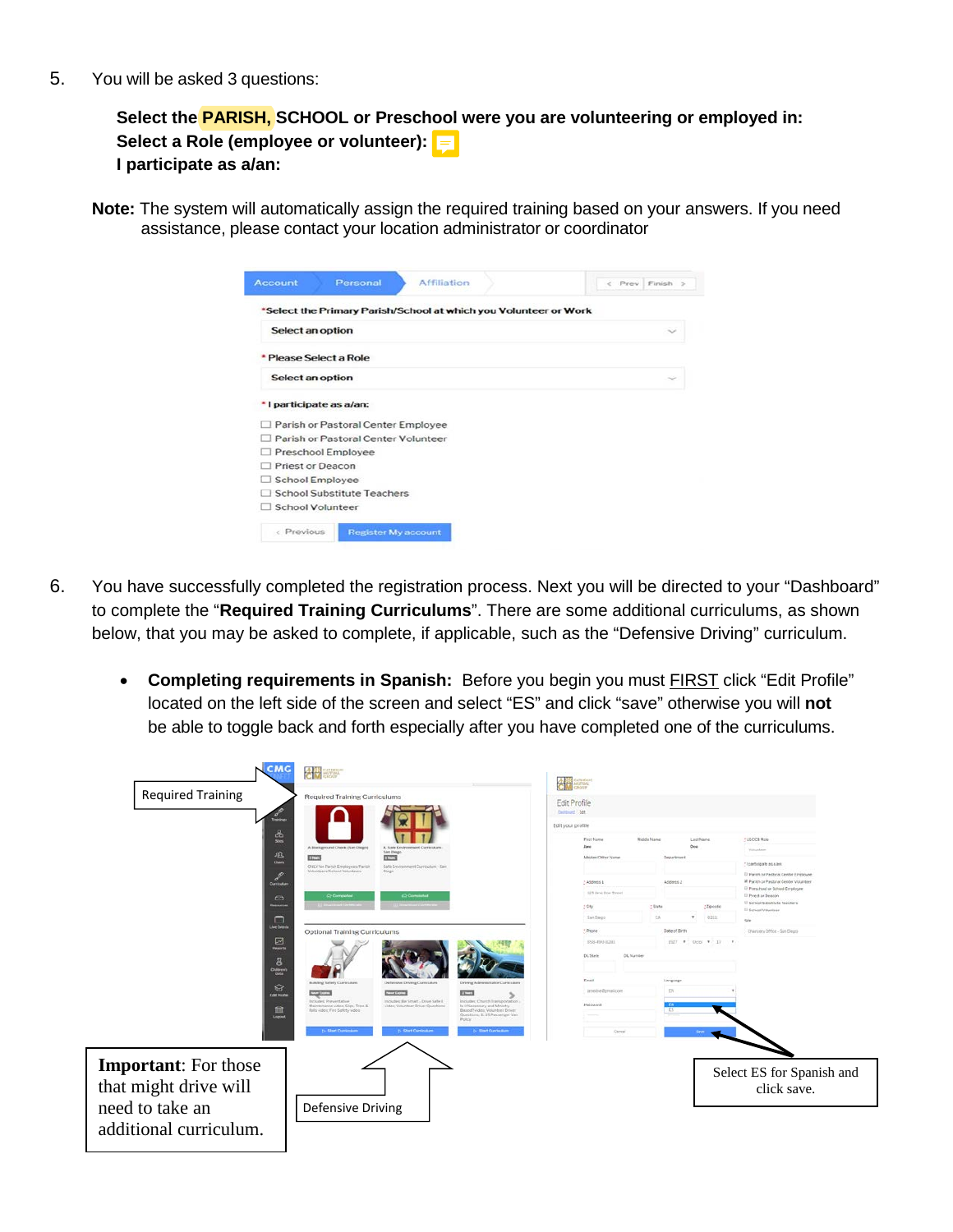7. Starting with the background check - You will be directed to the below screen. Click "Start Curriculum".



8. You will be presented with a "warning page" (sample below). **The warning message is intended**  School Volunteers. IF you are a parish employee, parish volunteer, preschool employee or a school volunteer who has never had a live scan, then click on the blue button to continue with processing a background check thru CMG.



9. Next enter your SSN number twice then click "submit background check request". You will receive a notice that your background was submitted. **Note**: "In Progress" means we are awaiting the response from the provider.

| Training Overview<br>Training information and results | <b>Background Check</b> |                                                                | <b>Background Check</b>                       |                                        |                      |                                                                                           |                                                                                                                                        |                                                   |  |
|-------------------------------------------------------|-------------------------|----------------------------------------------------------------|-----------------------------------------------|----------------------------------------|----------------------|-------------------------------------------------------------------------------------------|----------------------------------------------------------------------------------------------------------------------------------------|---------------------------------------------------|--|
| Warning Page                                          |                         |                                                                | * First name<br>: Last name                   |                                        |                      |                                                                                           |                                                                                                                                        |                                                   |  |
| Read and Adenswiedge Rage                             | <b>Excel</b>            |                                                                | Jane <sup>1</sup>                             |                                        | Doe                  |                                                                                           |                                                                                                                                        | Your Background Check details have been Submitted |  |
| <b>Rackeround Check</b>                               |                         |                                                                | - Address 1                                   |                                        |                      |                                                                                           |                                                                                                                                        |                                                   |  |
| <b>Rackground Check Page</b><br><b>Promis</b>         |                         |                                                                | 123 Jane Doe Street<br>Address 2              |                                        |                      |                                                                                           | You information has been submitted and we are awaiting the response from the Background Check Service Provider. After we have received |                                                   |  |
|                                                       |                         |                                                                |                                               |                                        |                      | that background check from the provider, this page will be marked as complete. Thank You, |                                                                                                                                        |                                                   |  |
|                                                       |                         |                                                                |                                               |                                        |                      |                                                                                           | The details that have been submitted are as follows:                                                                                   |                                                   |  |
|                                                       |                         |                                                                | : City                                        |                                        | : State<br>: Zipcode |                                                                                           | Name: First Name Last Name                                                                                                             |                                                   |  |
|                                                       |                         |                                                                | San Diego                                     | CA                                     | $\ddot{}$            | 92111                                                                                     |                                                                                                                                        |                                                   |  |
|                                                       |                         |                                                                | * Phone                                       | Date of Birth                          |                      |                                                                                           | Address: 123 Sample Way                                                                                                                |                                                   |  |
|                                                       |                         |                                                                | 050-400-0203                                  |                                        | $19 - 7 - 01 - 7$    |                                                                                           | Location: City, State, 12345                                                                                                           |                                                   |  |
|                                                       |                         |                                                                |                                               | 17 <sub>7</sub>                        |                      |                                                                                           |                                                                                                                                        |                                                   |  |
|                                                       |                         | * Social Security Number                                       |                                               |                                        |                      |                                                                                           | Phone: 123-456-7890                                                                                                                    |                                                   |  |
|                                                       |                         | 000-00-0000                                                    |                                               |                                        |                      |                                                                                           |                                                                                                                                        |                                                   |  |
|                                                       |                         |                                                                | Confirm Social Security Number<br>000-00-0000 |                                        |                      |                                                                                           | Date of Birth: MM/DD/YYYY                                                                                                              |                                                   |  |
|                                                       |                         |                                                                |                                               |                                        |                      |                                                                                           | <b>SSN: 1234</b>                                                                                                                       |                                                   |  |
|                                                       |                         | Ill I agree to terms and conditions flead terms And conditions |                                               |                                        |                      |                                                                                           |                                                                                                                                        |                                                   |  |
|                                                       |                         |                                                                |                                               | <b>Submit Background Check Request</b> |                      |                                                                                           | Date Submitted: 10/17/2017                                                                                                             |                                                   |  |